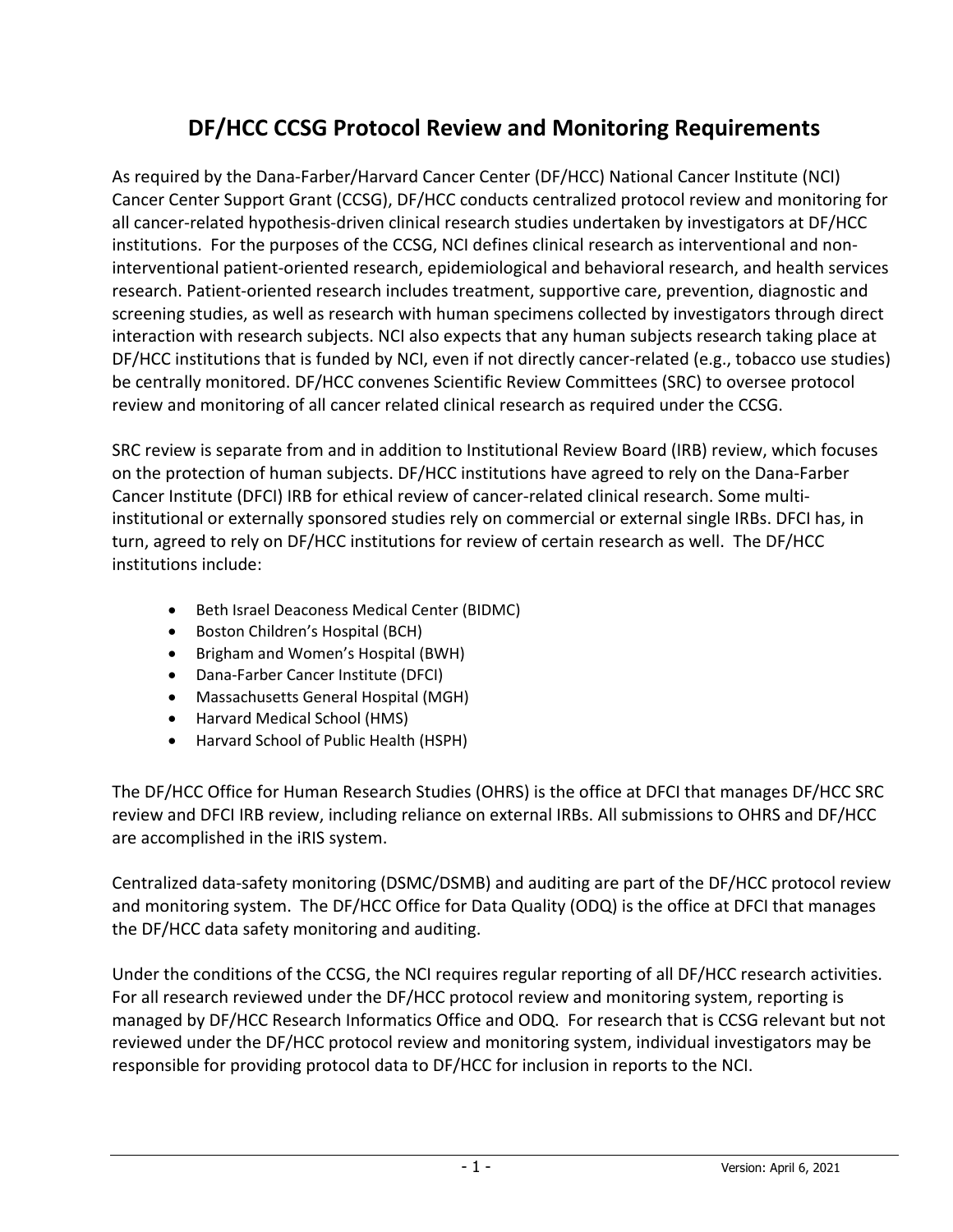# To help determine what research requires submission to DF/HCC for scientific review and CCSG reporting, the following decision tree is provided as a guidance:



**1. Is the research cancer relevant (e.g., specifically recruiting patients with cancer or asking cancer-relevant scientific questions including cancer screening, cancer prevention, cancer-related outcomes, or assessments of cancer risk)?** 

*This may include interventional research, observational research involving cancer patients and/or healthy populations, as well as specimenbased research. See the following section for specific examples.*

## AND

**Is the protocol hypothesis-driven and statistically powered to answer a scientific question?**

Yes to both (DF/HCC) *or* No (next question)

## **2. Is the research funded by the NCI?**

Yes (DF/HCC) *or* No (next question)

**3. Does the research use DF/HCC infrastructure or DFCI facilities for researchrelated activities, causing Dana-Farber Cancer Institute to be engaged in human subject** 

**research? For non-cancer relevant research in which DFCI is engaged or DF/HCC infrastructure is used, submission to OHRS in iRIS for feasibility reviews may be required; review by the DFCI IRB is optional. Examples of DF/HCC infrastructure or DFCI facilities are listed below:**

- o DFCI Research Pharmacy Services
- o DFCI Cell Manipulation Core Facilities (CMCF)\*
- o Electronic Forms Capture
- o Data Safety and Monitoring
- o Data Management
- o Registration in OncCore or OncPro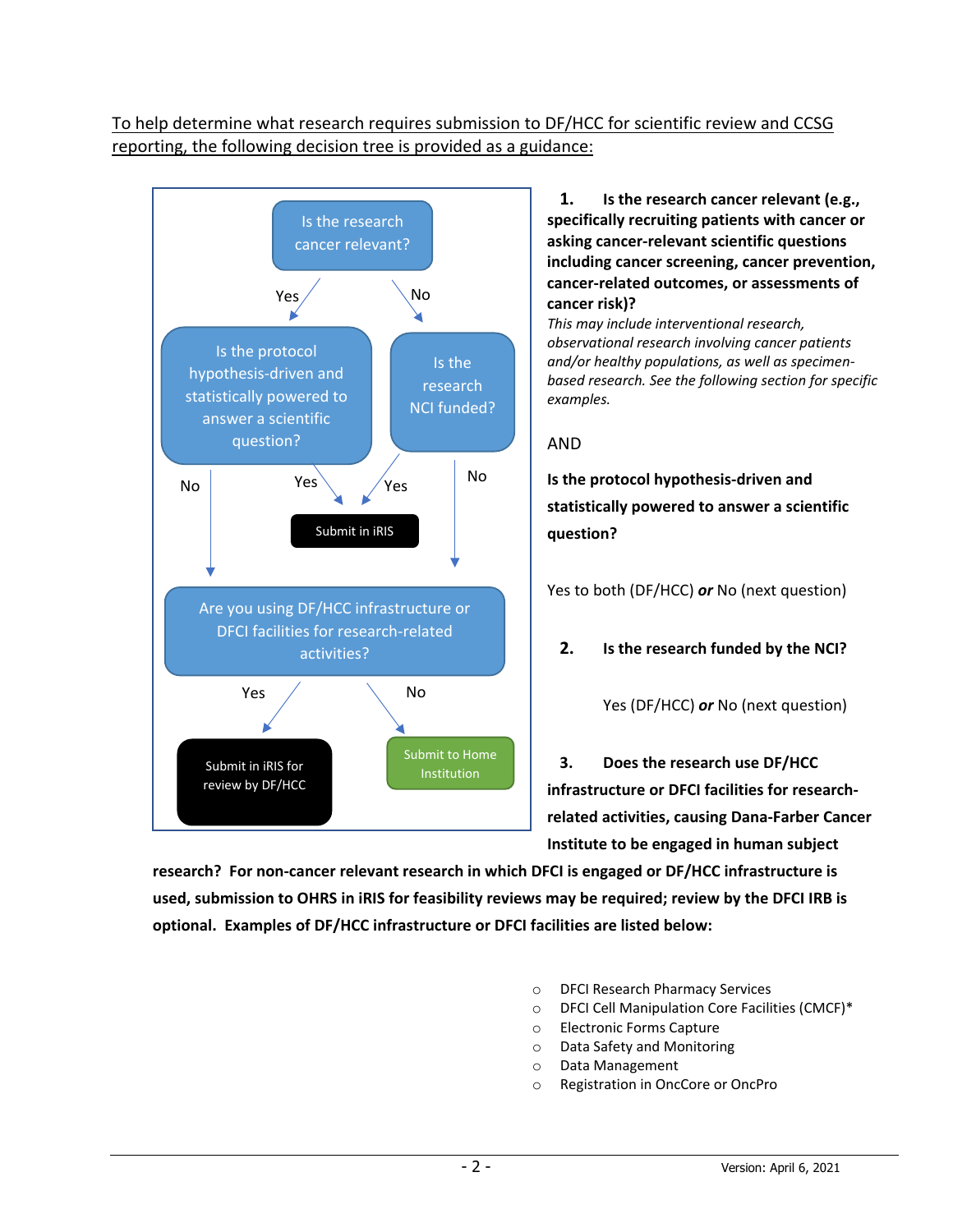Yes (DF/HCC) *or* No (next question)

*\*Non-cancer research that utilizes CMCF needs to be evaluated by OHRS on a case-by-case basis.*

**4. If no to all of the above, the study may be submitted to the investigator's home institution for appropriate review and approval.**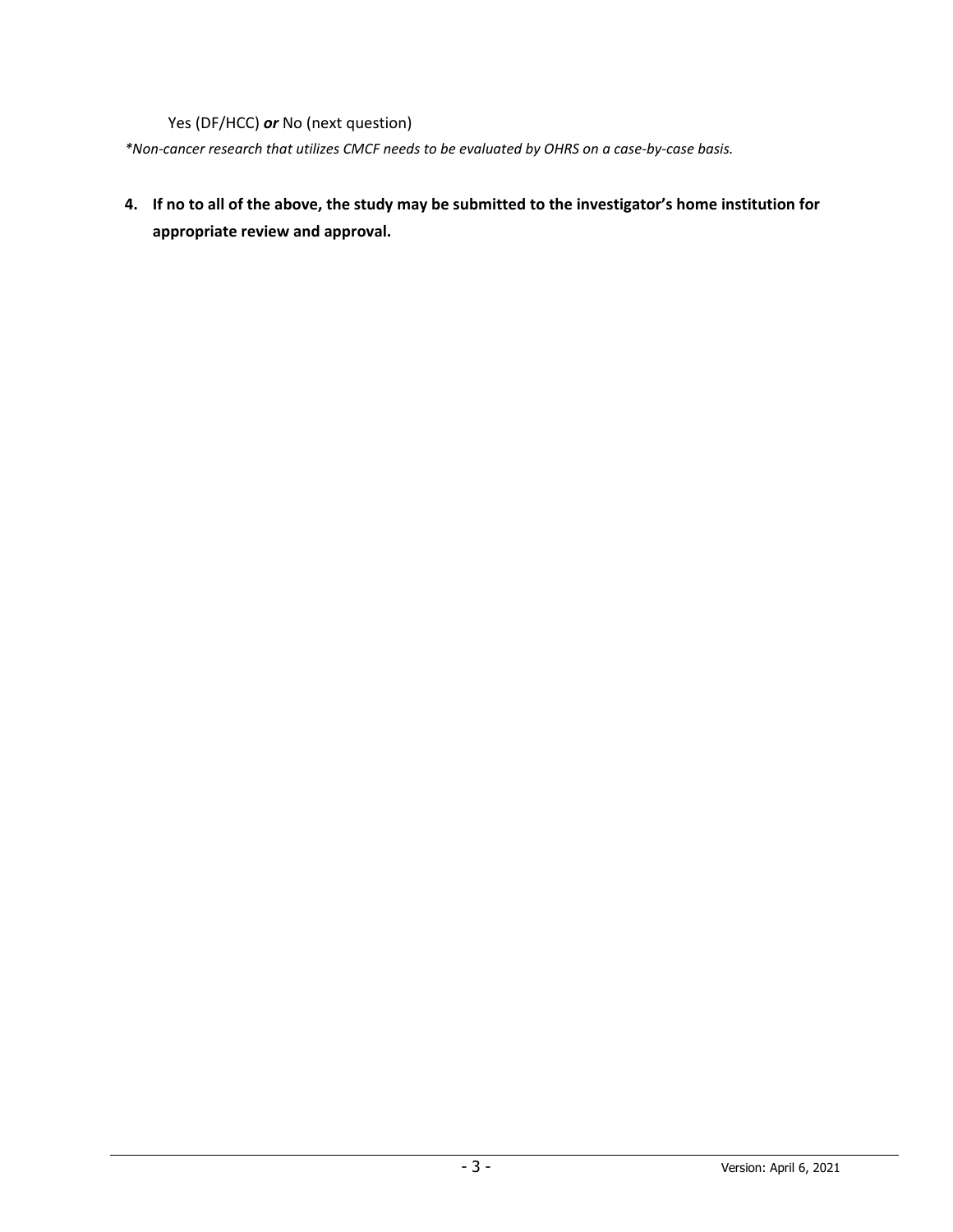# **IRB Offices and Contacts for Questions:**

Beth Israel Deaconess Medical Center - [Committee on Clinical Investigation \(IRB\)](https://www.bidmc.org/research/research-and-academic-affairs/clinical-research-at-bidmc/committee-on-clinical-investigation-irb) Contacts: Andrea Collins / Wendy Moy [Boston Children's Hospital Institutional Review Board](http://www.childrenshospital.org/research/institutional-review-board) Contacts: Susan Kornetsky [Dana-Farber Cancer Institute](http://www.dfhcc.harvard.edu/research/clinical-research-support/office-for-human-research-studies/) - Office for Human Research Studies (OHRS) Contacts: [OHRS@dfci.harvard.edu](mailto:OHRS@dfci.harvard.edu) Lara Sloboda / Caroline Kokulis / Jeffrey Meyerhardt, M.D. [Mass General Brigham IRB](https://www.partners.org/Medical-Research/Support-Offices/Human-Research-Committee-IRB/Default.aspx) Contacts: Martha Jones

## **What Research is Considered Cancer Relevant?**

The following table is intended to help clarify certain types of cancer related research studies and the appropriate review process. Research that is submitted to DF/HCC may rely on an external IRB for ethical review in some cases, but a full submission of the research to OHRS is still required for scientific review and CCSG reporting.

Investigators should seek guidance from their institutional IRB office before completing application forms if there is any uncertainty about the most appropriate review process for a specific study.

| <b>Research Involving</b>                                                                                                                                                                                                                                                                                                                                                                        | <b>Required to Submit To</b>                                                                                                   |
|--------------------------------------------------------------------------------------------------------------------------------------------------------------------------------------------------------------------------------------------------------------------------------------------------------------------------------------------------------------------------------------------------|--------------------------------------------------------------------------------------------------------------------------------|
| Chemotherapeutic drugs or immunotherapy to treat malignant<br>tumors or used to treat the following nonmalignant tumors:<br>Meningiomas, Schwannomas, Neurofibromas, Pancreatic cysts or<br>Neuroendocrine pancreatic tumors.<br>Cryotherapy or radioablation of malignant tumors<br>Novel surgical approaches to cancer therapy<br>Pain management OR alternative medicine approaches to cancer | Submit to DF/HCC through the iRIS system - For<br>review by DFCI IRB or reliance on external IRB                               |
| therapy<br>Radiological diagnostic techniques directed at patients with<br>cancer or follow-up of cancer therapy                                                                                                                                                                                                                                                                                 |                                                                                                                                |
| Cancer risk, screening or prevention                                                                                                                                                                                                                                                                                                                                                             | *For DFCI engaged non-cancer research,<br>submission is required for the relevant<br>feasibility review, but IRB review may be |
| Questionnaires / surveys directed at patients with cancer<br>Health services research / cost effectiveness analysis                                                                                                                                                                                                                                                                              | at home institution                                                                                                            |
| Mixed Patient Populations including a subset of cancer patients<br>where cancer-relevant populations are specifically recruited<br>and/or cancer-relevant scientific questions are researched                                                                                                                                                                                                    |                                                                                                                                |
| *Greater than Minimal Risk, Non-Malignant Hematology when<br>Dana-Farber Cancer Institute is engaged in research                                                                                                                                                                                                                                                                                 |                                                                                                                                |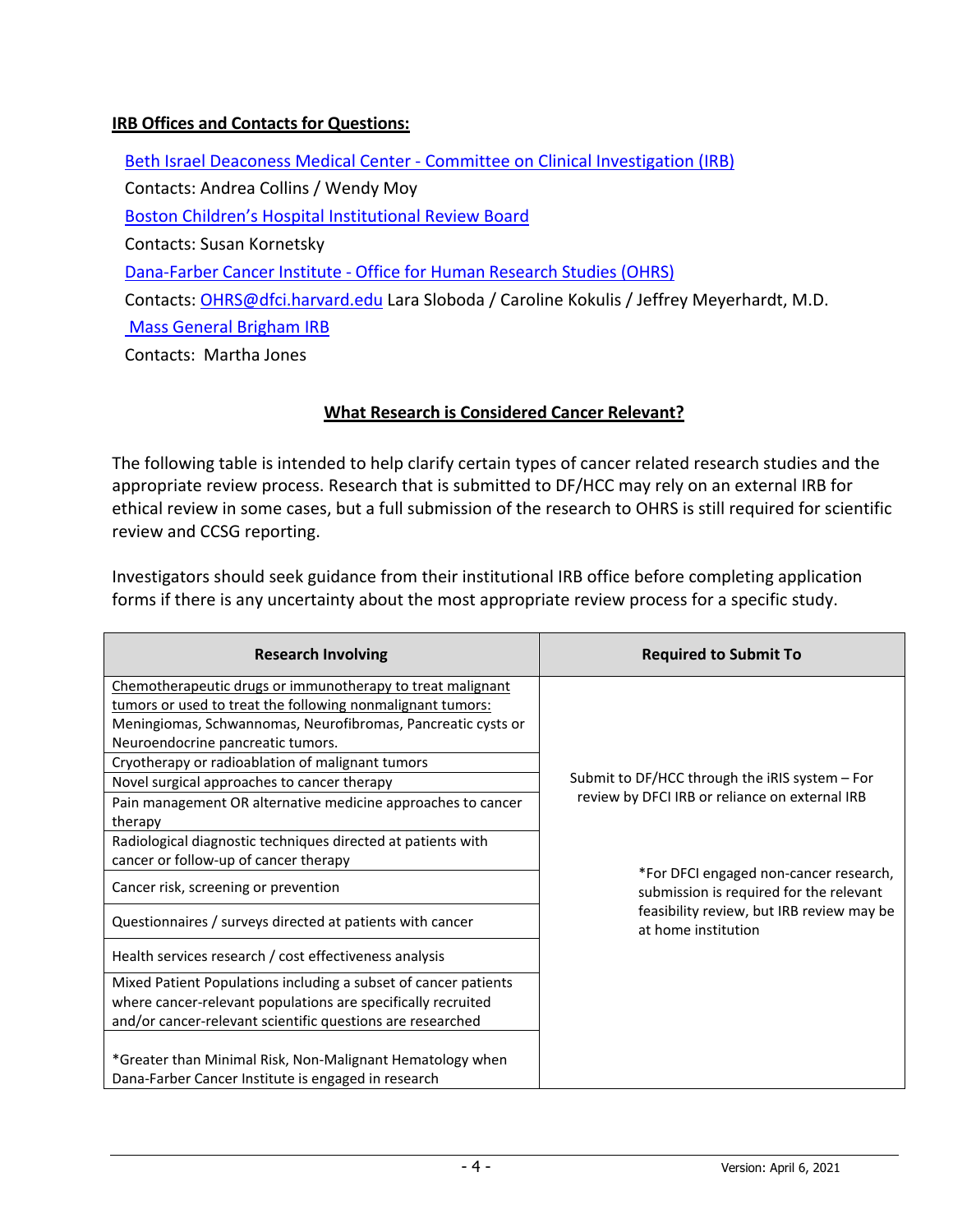| <b>Research Involving</b>                                                                                                                                                                  | May be submitted<br>to        |
|--------------------------------------------------------------------------------------------------------------------------------------------------------------------------------------------|-------------------------------|
| Treatment of the following nonmalignant tumors without chemotherapy or immunotherapy:<br>Meningiomas, Schwannomas, Neurofibromas, Pancreatic cysts or Neuroendocrine pancreatic<br>tumors. |                               |
| Treatment of osteomas                                                                                                                                                                      |                               |
| Treatment of warts / localized papilloma                                                                                                                                                   |                               |
| Mixed Patient Populations where the inclusion of cancer-related populations is incidental                                                                                                  |                               |
| Nursing practice and/or quality improvement projects related to cancer care                                                                                                                | Principal                     |
| Collection of blood/tissue for genetic testing directed at patients with cancer when Dana-Farber<br>Cancer Institute is not engaged in research                                            | Investigator's<br>Institution |
| Health / medical records of patients with cancer when Dana-Farber Cancer Institute is not<br>engaged in research                                                                           |                               |
| Tissue banks and/or sample/data repositories without scientific objectives                                                                                                                 |                               |
| Infectious Disease Research                                                                                                                                                                |                               |
| Humanitarian Use Device / Humanitarian Device Exemptions for clinical treatment of patients                                                                                                |                               |

# **What if my research was not submitted to the DF/HCC initially?**

National Cancer Institute (NCI) Cancer Center Support Grant (CCSG) relevant studies conducted at a DF/HCC site but not reviewed, submitted to/or tracked by the DF/HCC Office for Human Research Studies (OHRS) may require reporting by the principal investigator to OHRS for the purposes of CCSG reporting. This reporting requirement is determined by the NCI and the DF/HCC Office for Data Quality (ODQ).

## *Examples of required data include:*

- *Study Identifier (e.g., Lead Org, NCI, CTEP, or DCP Protocol ID Number)*
- *Subject Study Identifier*
- *Study Site Identifier*
- *Zip Code (if US)*
- *Country of Residence (if not US)*
- *Patient's Date of Birth MM/YYYY*
- *Gender of a Person*
- *Ethnicity*
- *Subject Registration Date*
- *Subject Disease Code*
- *Race*